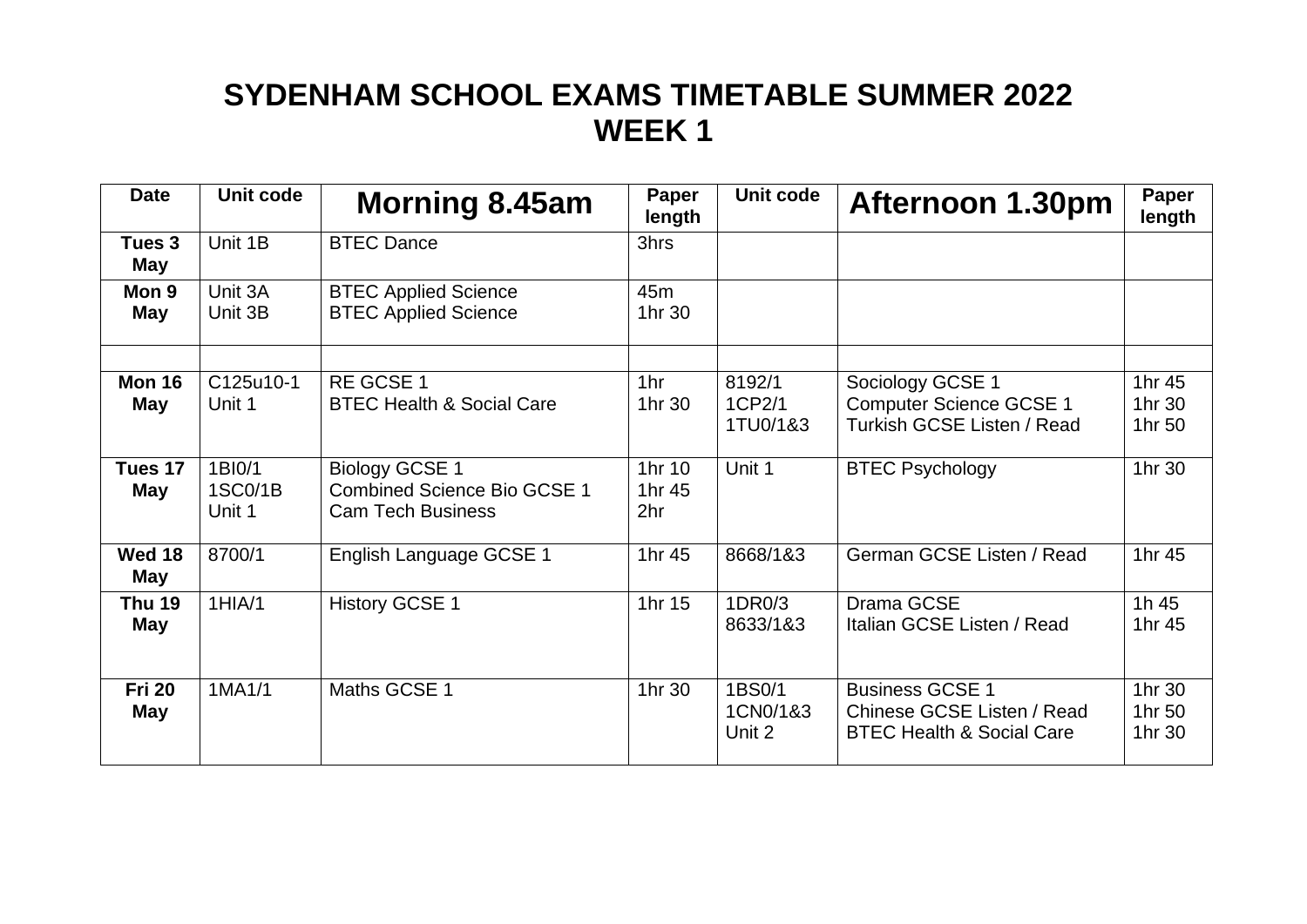| <b>Date</b>          | Unit code                                           | <b>Morning 8.45am</b>                                                                                                                           | Paper<br>length                                         | Unit code                                | <b>Afternoon 1.30pm</b>                                                                                                | Paper<br>length                             |
|----------------------|-----------------------------------------------------|-------------------------------------------------------------------------------------------------------------------------------------------------|---------------------------------------------------------|------------------------------------------|------------------------------------------------------------------------------------------------------------------------|---------------------------------------------|
| <b>Mon 23</b><br>May | 8035/1<br>7192/1<br>Unit 4B                         | Geography GCSE 1<br>Sociology A-level 1<br><b>BTEC Health &amp; Social Care</b>                                                                 | 1hr 30<br>2hr<br>3hr                                    |                                          |                                                                                                                        |                                             |
| Tues 24<br>May       | 8658/1&3<br>1AA0/1&3<br>7182/1<br>Unit 1B           | French GCSE Listen / Read<br>Arabic GCSE Listen / Read<br>Psychology A-level 1<br><b>BTEC Applied Science</b>                                   | 1hr 45<br>1hr 50<br>2hr<br>40 <sub>m</sub>              | 1PE0/1<br>Unit 1C<br>Unit 2              | PE GCSE 1<br><b>BTEC Applied Science</b><br><b>Cam Tech Business</b>                                                   | 1hr 45<br>40 <sub>m</sub><br>1hr 30         |
| <b>Wed 25</b><br>May | 8702/M<br>8702/N                                    | English Literature GCSE 1M<br>English Literature GCSE 1N                                                                                        | 50 <sub>m</sub><br>50 <sub>m</sub>                      | C680u10-1<br>9FM0/1<br>Unit 1P<br>Unit 3 | <b>Media Studies GCSE 1</b><br><b>Further Maths A-level 1</b><br><b>BTEC Applied Science</b><br><b>BTEC Psychology</b> | 1hr 30<br>1hr 30<br>40 <sub>m</sub><br>2hrs |
| <b>Thu 26</b><br>May | 8698/1&3<br>9HI0/1                                  | Spanish GCSE Listen / Read<br><b>History A-level 1</b>                                                                                          | 1hr 45<br>2hr 15                                        | C125u20-1<br>Unit 5C                     | RE GCSE 2<br><b>BTEC Applied Science</b>                                                                               | 35m<br>50 <sub>m</sub>                      |
| <b>Fri 27</b><br>May | 1CH0/1<br>1SC0/1C<br>A680u10-1<br>H481/1<br>Unit 5P | <b>Chemistry GCSE 1</b><br><b>Combined Science Chem GCSE 1</b><br>Media Studies A-level 1<br>Geography A-level 1<br><b>BTEC Applied Science</b> | 1hr 10<br>1hr 45<br>2hr 15<br>1hr 30<br>50 <sub>m</sub> | 1CP2/2<br>Unit 5B                        | <b>Computer Science GCSE 2</b><br><b>BTEC Applied Science</b>                                                          | 2 <sub>hr</sub><br>50 <sub>m</sub>          |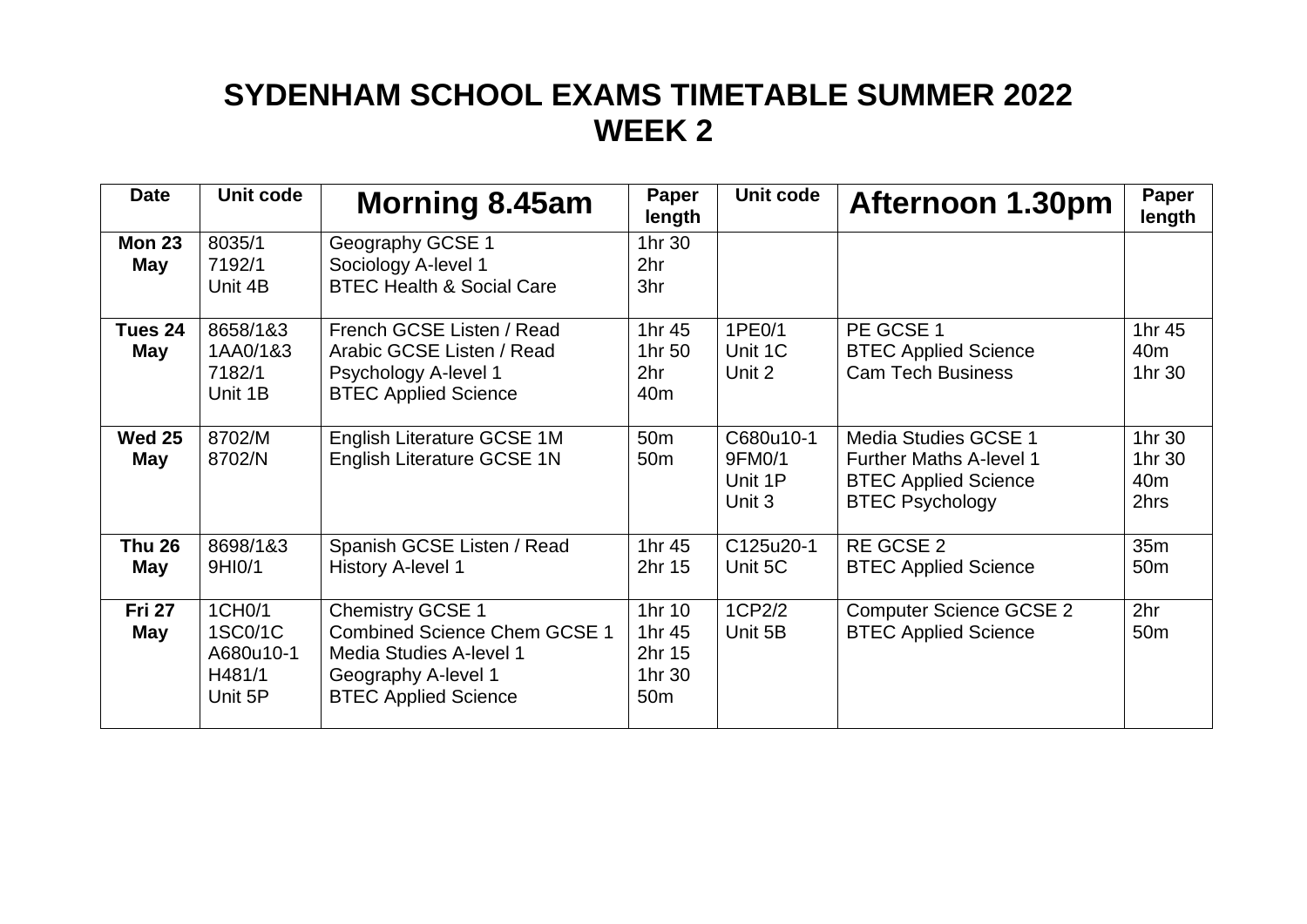| <b>Date</b>               | Unit code                                 | <b>Morning 8.45am</b>                                                                                         | Paper<br>length                      | Unit code                                            | <b>Afternoon 1.30pm</b>                                                                                                              | <b>Paper</b><br>length                               |
|---------------------------|-------------------------------------------|---------------------------------------------------------------------------------------------------------------|--------------------------------------|------------------------------------------------------|--------------------------------------------------------------------------------------------------------------------------------------|------------------------------------------------------|
| Mon 6<br>June             | 8668/4<br>C990u10-1<br>R018<br>1CN0/4     | <b>German GCSE Writing</b><br>Latin GCSE 1<br><b>Child Development Cam Nat</b><br><b>Chinese GCSE Writing</b> | 1hr 20<br>1hr 30<br>1hr 15<br>1hr 25 | Unit 3<br>1AA0/4<br>1TU0/4                           | <b>BTEC Health &amp; Social Care</b><br><b>Arabic GCSE Writing</b><br><b>Turkish GCSE Writing</b>                                    | 1hr 30<br>1hr 25<br>1hr 25                           |
| Tues <sub>7</sub><br>June | 1MA1/2<br>7717/1                          | Maths GCSE 2<br>English Literature A-level 1                                                                  | 1hr 30<br>2hr 30                     | 8035/2<br>7192/2<br>9MA0/1                           | Geography GCSE 2<br>Sociology A-level 2<br>Maths A-level 1                                                                           | 1hr 30<br>2 <sub>hr</sub><br>2 <sub>hr</sub>         |
| Wed 8<br>June             | 8702/2<br>7182/2                          | <b>English Literature GCSE 2</b><br>Psychology A-level 2                                                      | 1hr 45<br>2 <sub>hr</sub>            | C125uX0-1<br>9FM0/2<br>A680u20-1<br>H481/2<br>Unit 1 | <b>RE GCSE 3</b><br><b>Further Maths A-level 2</b><br><b>Media Studies A-level 2</b><br>Geography A-level 2<br><b>BTEC Computing</b> | 35m<br>1hr 30<br>2hr 30<br>1hr 30<br>2 <sub>hr</sub> |
| Thu <sub>9</sub><br>June  | 1HIA/31<br>A120uA-01<br>STEP <sub>2</sub> | <b>History GCSE 3</b><br><b>Religious Education A-level 1</b><br><b>Maths University Aptitude</b>             | 1hr 20<br>2hrs<br>2hrs               | 1PH <sub>0</sub> /1<br>1SC0/1P<br>7552/1<br>H420/1   | Physics GCSE 1<br>Combined Sci Phys GCSE 1<br><b>Product Design A-level</b><br><b>Biology A-level 1</b>                              | 1hr 10<br>1hr 45<br>2hr 30<br>2hr 15                 |
| <b>Fri 10</b><br>June     | 8700/2<br>9HI0/2                          | English Language GCSE 2<br><b>History A-level 2</b>                                                           | 1hr 45<br>1hr 30                     | 8192/2<br>1PE0/2<br>1JA0/1&3                         | Sociology GCSE 2<br>PE GCSE 2<br>Japanese GCSE Listen / Read                                                                         | 1hr 45<br>1hr 15<br>1hr 50                           |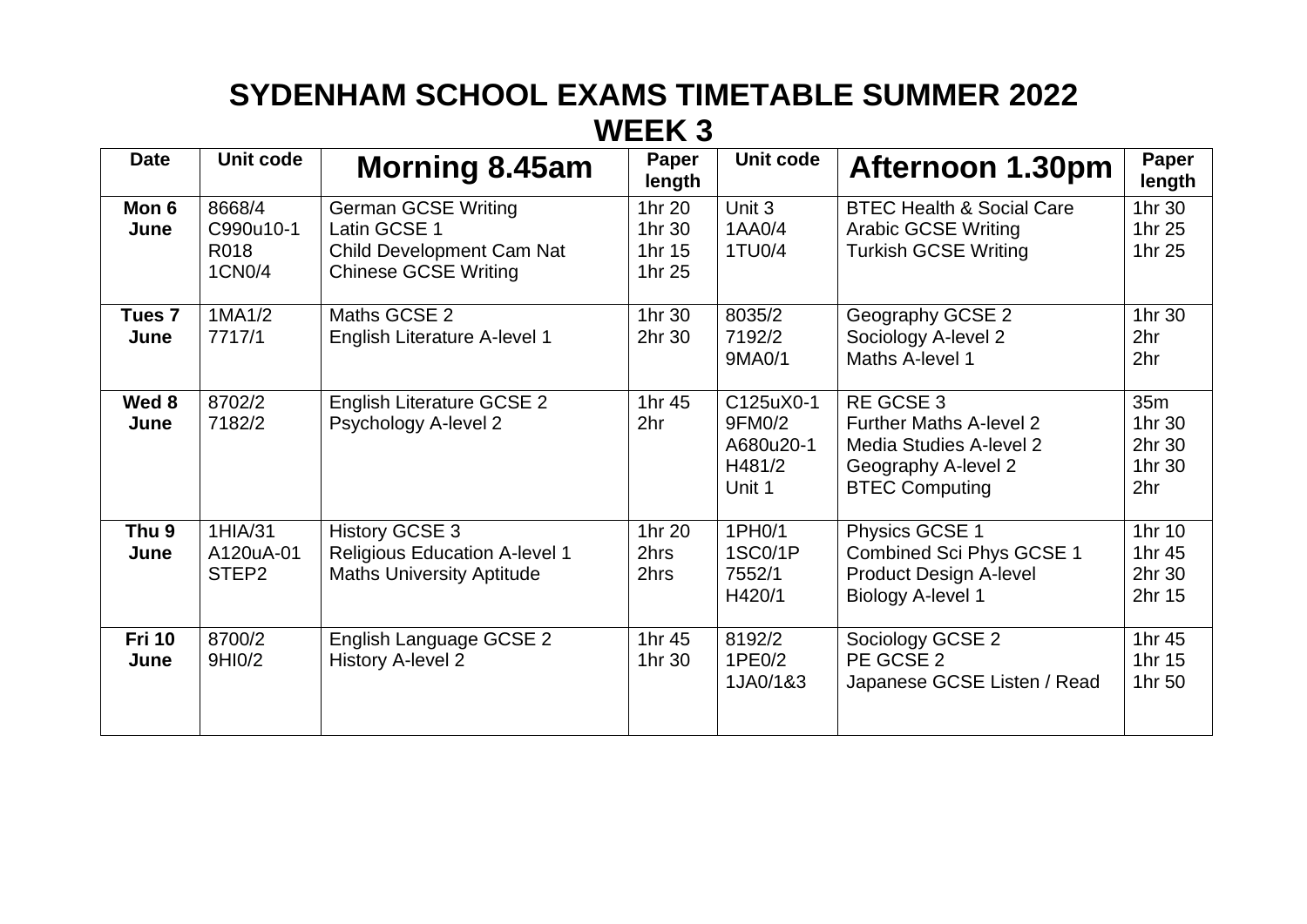| <b>Date</b>           | Unit code                    | <b>Morning 8.45am</b>                                                         | Paper<br>length                     | Unit code                                                       | <b>Afternoon 1.30pm</b>                                                                                                                                                       | Paper<br>length                                          |
|-----------------------|------------------------------|-------------------------------------------------------------------------------|-------------------------------------|-----------------------------------------------------------------|-------------------------------------------------------------------------------------------------------------------------------------------------------------------------------|----------------------------------------------------------|
| <b>Mon 13</b><br>June | 1MA1/3<br>7192/3<br>H432/1   | Maths GCSE 3<br>Sociology A-level 3<br><b>Chemistry A-level 1</b>             | 1hr 30<br>2 <sub>hr</sub><br>2hr 15 | 1BS0/2                                                          | <b>Business GCSE 2</b>                                                                                                                                                        | 1hr 30                                                   |
| Tues 14<br>June       | 8035/3<br>A120u2-01<br>7272W | Geography GCSE 3<br><b>Religious Education A-level 2</b><br>Music A-level     | 1hr<br>2hr<br>2hr 30                | C680u20-1<br>8633/W<br>9MA0/2                                   | Media Studies GCSE 2<br>Italian GCSE Writing<br>Maths A-level 2                                                                                                               | 1hr 30<br>1hr 20<br>2hr                                  |
| <b>Wed 15</b><br>June | 1BI0/2<br>1SC0/2B<br>Unit 2  | Biology GCSE 2<br><b>Combined Science Bio GCSE 2</b><br><b>BTEC Computing</b> | 1hr 10<br>1hr 45<br>1hr 45          | 8552/W<br>8552/W<br>C990u20-1                                   | <b>DT Textiles GCSE</b><br>DT Product Design GCSE<br>Latin GCSE 2                                                                                                             | 2 <sub>hr</sub><br>2 <sub>hr</sub><br>1hr 15             |
| <b>Thu 16</b><br>June | 1HIA/B4<br>7182/3            | <b>History GCSE 2</b><br>Psychology A-level 3                                 | 55 <sub>m</sub><br>2 <sub>hr</sub>  | 8658/4<br>R021                                                  | <b>French GCSE Writing</b><br>Health & Social Care Cam Nat                                                                                                                    | 1hr 20<br>1 <sub>hr</sub>                                |
| <b>Fri 17</b><br>June | 8698/4<br>H420/2             | <b>Spanish GCSE Writing</b><br><b>Biology A-level 2</b>                       | 1hr 20<br>2hr 15                    | 1AS0/1<br>8688/1&3<br>1PN0/1&3<br>1PG0/1&3<br>9FM0/3B<br>H481/3 | <b>Astronomy GCSE 1</b><br>Polish GCSE Listen / Read<br>Persian GCSE Listen / Read<br>Portuguese GCSE Listen / Read<br><b>Further Maths A-level 3B</b><br>Geography A-level 3 | 1hr 45<br>1hr 45<br>1hr 50<br>1hr 45<br>1hr 30<br>2hr 30 |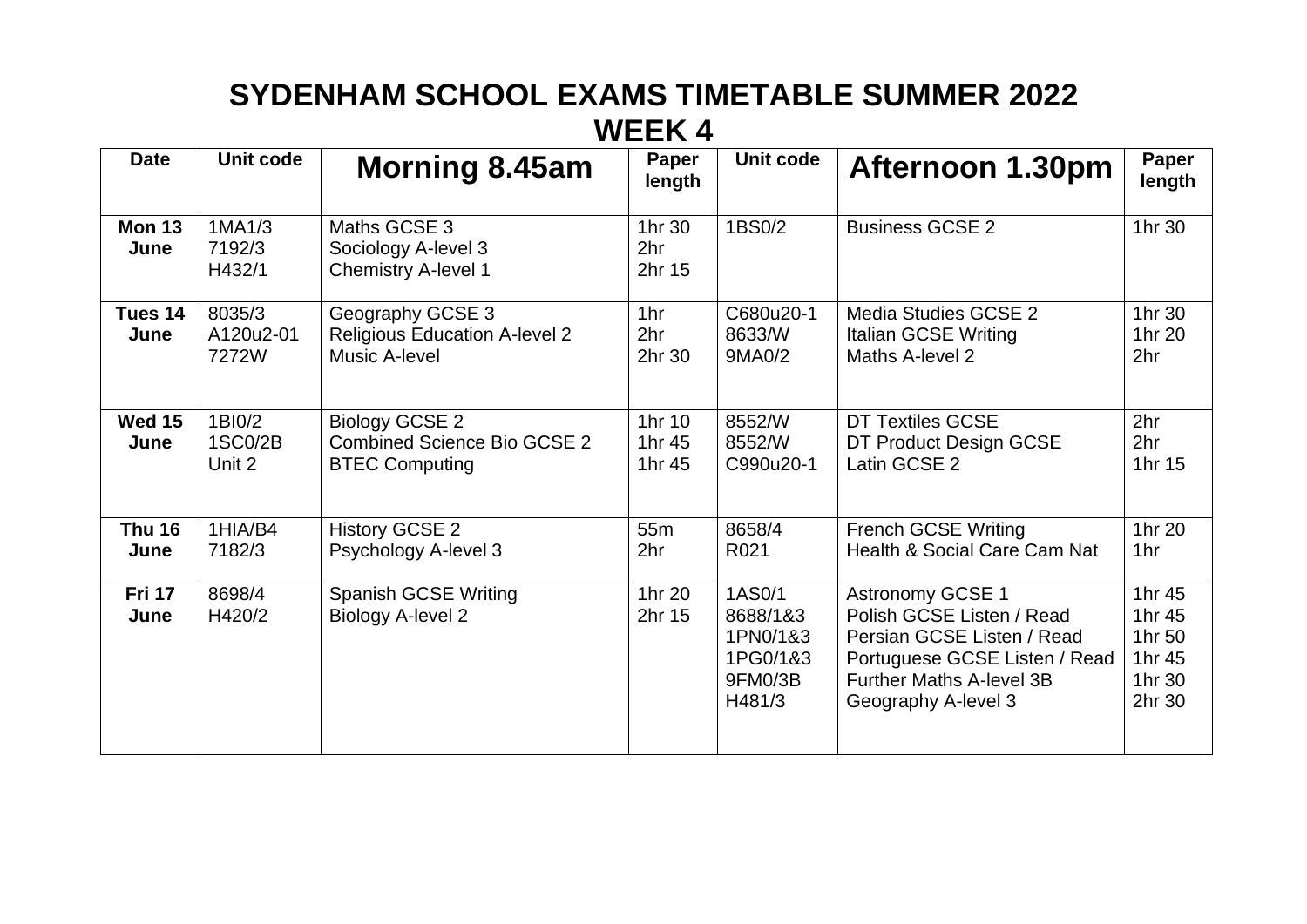| <b>Date</b>           | Unit code                                      | <b>Morning 8.45am</b>                                                                                                                                        | Paper<br>length                             | Unit code                     | Afternoon 1.30pm                                                                        | Paper<br>length                  |
|-----------------------|------------------------------------------------|--------------------------------------------------------------------------------------------------------------------------------------------------------------|---------------------------------------------|-------------------------------|-----------------------------------------------------------------------------------------|----------------------------------|
| <b>Mon 20</b><br>June | 1CH0/2<br>1SC0/2C<br>7552/2<br>H432/2<br>STEP3 | <b>Chemistry GCSE 2</b><br><b>Combined Science Chem GCSE 2</b><br>Product Design A-level 2<br><b>Chemistry A-level 2</b><br><b>Maths University Aptitude</b> | 1hr 10<br>1hr 45<br>1hr 30<br>2hr 15<br>2hr | C560uA0-1<br>1JA0/4<br>7717/2 | Food Preparation GCSE 1<br>Japanese GCSE Writing<br><b>English Literature A-level 2</b> | 1hr 45<br>1hr 25<br>3hr          |
| Tues 21<br>June       | A120u3-01                                      | <b>Religious Education A-level 3</b>                                                                                                                         | 2hrs                                        | 8236/W<br>C990uA0-1<br>9MA0/3 | Dance GCSE<br>Latin GCSE 3<br>Maths A-level 3                                           | 1hr 30<br>1hr<br>2 <sub>hr</sub> |
| <b>Wed 22</b><br>June | 8271/W<br>9HI0/3                               | Music GCSE<br><b>History A-level 3</b>                                                                                                                       | 1hr 30<br>2hr 15                            | 9FM0/3C                       | Further Maths A-level 3C                                                                | 1hr 30                           |
| <b>Thu 23</b><br>June | 1PH0/2<br>1SC0/2P<br>H432/3                    | Physics GCSE 2<br><b>Combined Science Phys GCSE 2</b><br><b>Chemistry A-level 3</b>                                                                          | 1hr 45<br>1hr 10<br>1hr 30                  |                               |                                                                                         |                                  |
| <b>Fri 24</b><br>June | H420/3                                         | Biology A-level 3                                                                                                                                            | 1hr 30                                      |                               |                                                                                         |                                  |